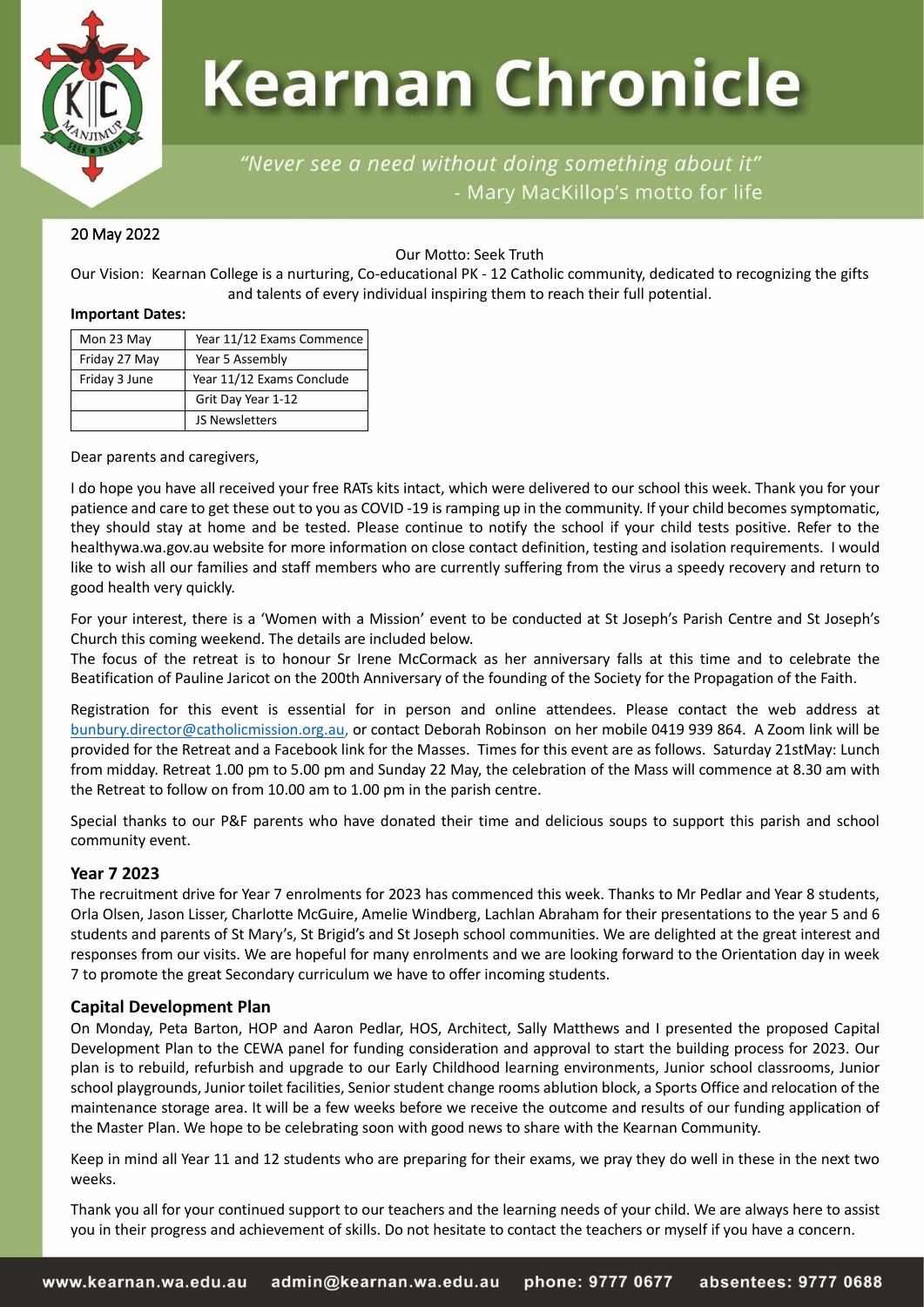We are currently working on the Reports for Semester One and Pre-Primary parents in particular you will see a different reporting style which will be even more suitable and targeted to the learning outcomes of your child's progress and achievement.

May hard work be rewarded with excellent results from dedicated and disciplined study habits too. We are partners in your child's learning, and we want them to succeed to achieve their individual goals.

God Bless

#### **Carol Geurts Principal**

**[carol.geurts@cewa.edu.au](mailto:carol.geurts@cewa.edu.au)**

# **SECONDARY SCHOOL NEWS**

## **Year 11 & 12 ATAR Semester One Examinations**

Next week Year 11 and 12 ATAR students commence their Semester One examinations at the Parish Centre. We wish all students the best of luck with managing the busy twoweek period. I would like to remind students the importance of ensuring good health and wellbeing during this time; including quality sleep, physical activity and nutrition (which includes hydration!). A healthy body is the one capable of performing well under examination conditions.

Students who do not have examinations scheduled have organised work experience under the guidance of Mrs Clare Bookless. Experience in the 'real world' is a valuable asset for students as it can help steer them where to go (or not go!). I look forward to hearing the student experiences when they return in a fortnight.

#### **NAPLAN**

Over the past two weeks all Year 7 and 9's have completed the numerous NAPLAN assessments. I wish to commend all students who negated the week with ease and completed the testing to the best of their ability. Later in the year the College receives this data to help direct future curriculum delivery and teacher instruction.

#### **Year 6 Feeder School Visits**

This week Mrs Carol Geurts and myself had the pleasure of visiting St Mary's Boyup Brook, St Bidgid's Bridgetown, St Joseph's Pemberton and our own Kearnan Year 6 class. The purpose of these visits was to speak to Year 5 and 6 students about the wonderful secondary opportunities available at Kearnan College. We also selected some Year 8 students to come and speak to give the student perspective. I would like to congratulate and thank Jason Lisser, Orla Olsen, Charlotte McGuire, Lachlan Abraham, Amelie Windberg, Imogen Jacob and Harry Cybula for giving their time to speak and answer the numerous questions about high school. All students were fantastic ambassadors for the school and spoke very well.

#### **Year 7 2023 Orientation Day**

Wednesday 8 June is the day where any interested Year 6 students can come to visit and experience our wonderful secondary campus. The day is designed to give students a feel for what high school looks like, as well as experience a range of the elective options such as Woodwork, Home Economics, Digital Technologies, and Sports Academy.

If you know of any Year 6 students who are interested in attending, please get their parents to contact the College.

#### **COVID…..**

It's no secret that Covid is sneaking through the community with students missing a week here and there with illness. Please be assured that teachers have the flexibility to modify teaching and assessment programs and will use their professional judgement to determine the best outcome for each child. If you have any concerns, please be in touch with the relevant teacher. If any students are struggling with their studies, please talk to your subject teacher via email or a visit.

#### **Homework Club**

Secondary homework club recommences next week, Tuesday 24 May. Students need to have the homework permission form returned to the office (these are still valid from Term One). Each week we have a Math/Science specialist and a RE/English/Humanities specialist staff member on hand to offer support. Students also have the privilege of accessing the kitchenette for a warm drink and some light afternoon tea. It is also recommended that students bring along an extra snack to feed those hungry brains! Homework Club will run each Tuesday 3:30 pm – 4:30 pm, excluding Week 10.

Mr Aaron Pedlar Head of Secondary **[aaronpedlar@cewa.edu.au](mailto:aaronpedlar@cewa.edu.au)**

# **JUNIOR SCHOOL NEWS**

It has certainly been an interesting couple of weeks with class numbers fluctuating, as students stay home with Covid or Covid- like symptoms. We thank our parents for your vigilance in keeping your children home when they are not well. Having students return from covid, wearing masks- although not required, is also appreciated by our staff. Our staff have been incredibly resilient during this time, and I thank them for their adaptability as they continue to deliver the curriculum.

#### **Year 1 Excursion**

Mrs Omodei's decision to bring the excursion date forward was a great call, with the Year One class enjoying beautiful weather on their day out. Thanks to all the helpers on the day, especially Mr Reeve and Mr and Mrs Winfield who were brilliant as they showed the Year 1 students their workplace and explained about the machinery and farming. Below are recounts from some of our students:

*On Tuesday we went on an excursion. We went to Stan's Manjimup and Winfield's farm. The Year 1 class was the only class to go on an excursion. First, we saw a Kubota. Next, we sat in a Kubota. Then we hopped back in the bus. After that, we were at the Winfield's farm. At Aria's farm we had lunch. Finally, we hopped back into the bus. It was the best day ever. - by Milla Crowd*

*On Tuesday Mrs Omodei and Mrs Jacob and Mrs Renzullo*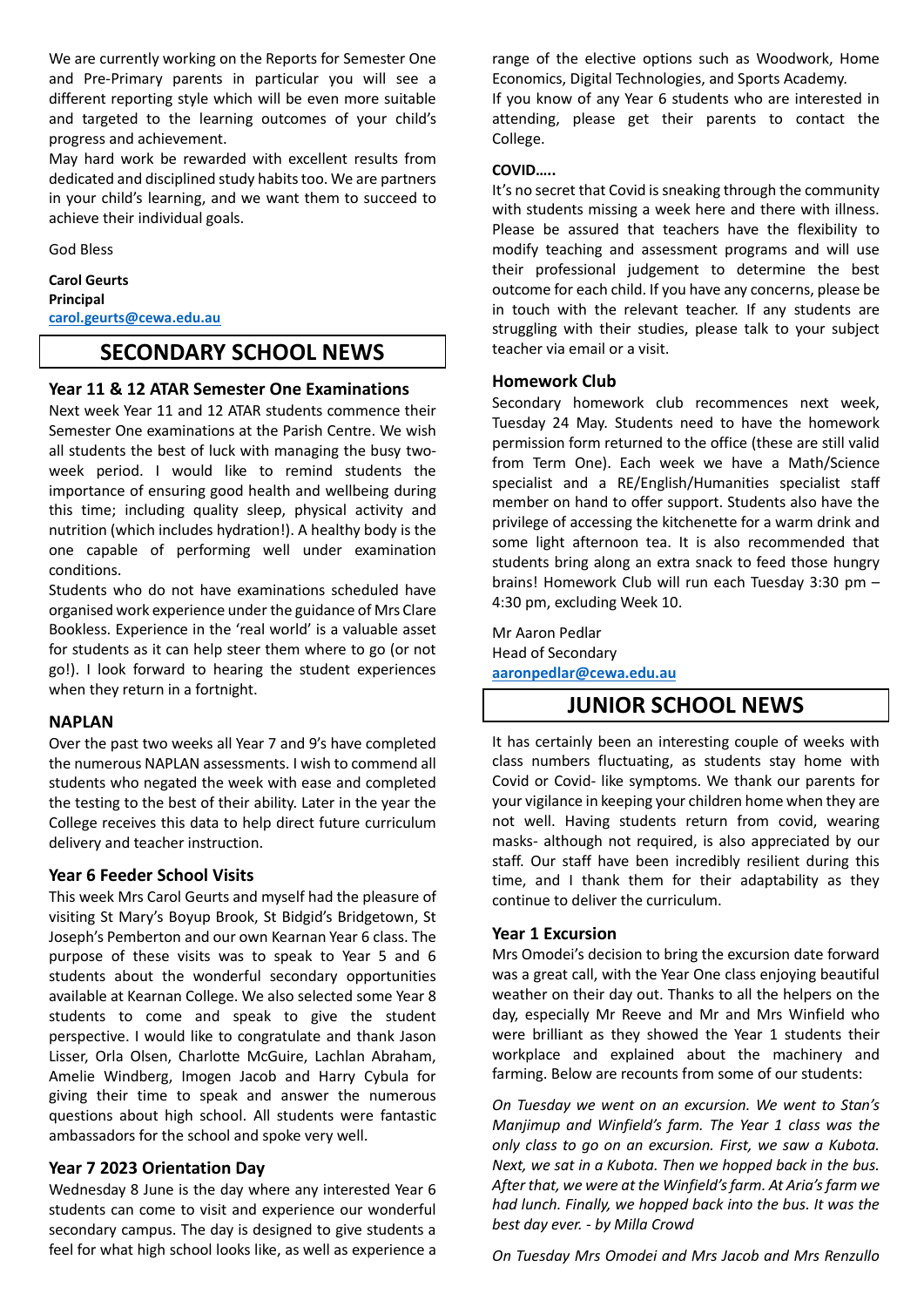*and the Year 1's went to Stan's Machinery. First, we hopped on the bus and we had to put on our seat belts. We looked at machinery. I saw old tractors. We had recess and we went to Aria's farm and we had lunch and Mrs Winfield gave us an icypole and we went back to school.- by Imogen Nock*

*On Tuesday we went to Stan's Machinery and Winfield's farm. First, we saw lots of machinery. Then we had lunch. After that we went to Aria's farm and had a sausage sizzle and an icypole. Then we looked at the tamarillos and the avocados. Next, we got on the bus. It was the most brilliant day ever. - by Penelope Howe*







## **NAPLAN**

Well done to our Year 3 and 5 students who took NAPLAN in their stride as they completed these national assessments. We were immensely proud of the way the students completed the tests; they were calm and composed, doing their best on the day. Thanks to Mrs Nock, Mrs Mills, Miss Dumper and Mr Alexander for ensuring everything went to plan.

#### **Sacraments**

This Term our Year 3 students will celebrate the Sacrament of Penance and our Year 4 students will celebrate the Sacrament of the Eucharist. These are special celebrations for our families, our school, and our Parish. Both Sacraments are over the same weekend – Saturday 18 June and Sunday 19 June. Parent/child workshops for First Reconciliation will be held on the  $8<sup>th</sup>$  and  $15<sup>th</sup>$  of June at 3.30 pm in the Church. Workshops for First Holy Communion will be held on the  $7<sup>th</sup>$  and  $14<sup>th</sup>$  June commencing at 3.30 pm in the Church. More information will come out through the classroom teachers, closer to the dates.

### **Homework Club**

Homework Club will return next Tuesday 24 May from after school until 4.30 pm. We look forward to having students from Years 2-6 join us in the Year 3 classroom.

# **Physical Education News** *– Jeanette Harris* **Running Club**

The Running Club has been a huge success. It is great to see so many children attending regularly with their friends and to see their smiling faces each time they complete a lap. Please be aware there is no running club on days of bad weather and on days when school events are being held. Thank you to all parents who come to Running Club and a special thanks goes to Dian O'Donnell who helps record laps every session.

Congratulations to the following students who have recently received a gold certificate for completing 100 laps. Quinlan Dronow -Year 3 Thomas O'Donnell – Year 4 Xavier Jacob – Year 5

#### **Beep Test**

The Beep Test is conducted at the beginning of each Term for students in Years 3-6. The test gives the students the opportunity to improve their fitness and helps them set goals. We've had many children achieve Personal Bests (PB) over the year. This Term was no expectation for PBs with congratulations going to;

#### Year 3

Quinlan Dronow, Milla Fitzgerald, Elsa Kristoffersson, Oliver Markotis, Grace Matenaar, Thomas Sperrer and Jude Winfield.

#### Year 4

Ella Brown, Jace Falcinella, Bentley Fontanini, Edwin Hollis da Cruz, Thomas O'Donnell, Milla Parkinson and Laura Bachos.

#### Year 5

Liam Boydell, Bailey Brown, Noah Lapinski, Flynn Markotis, Chace Watson, Layne Waugh, Eli Winfield.

#### Year 6

Peri Dronow, Isla Pardini, Reef Parkinson, Torre Renzullo, Ayden Terrigno, Jaydn Dovaston

#### **Cross Country**

On Friday 3 June will see Kearnan College hold a Junior School Cross Country for all students in Year 1 to 6. Students should come to school dressed in Physical Education uniform with their House shirt. The Year 6